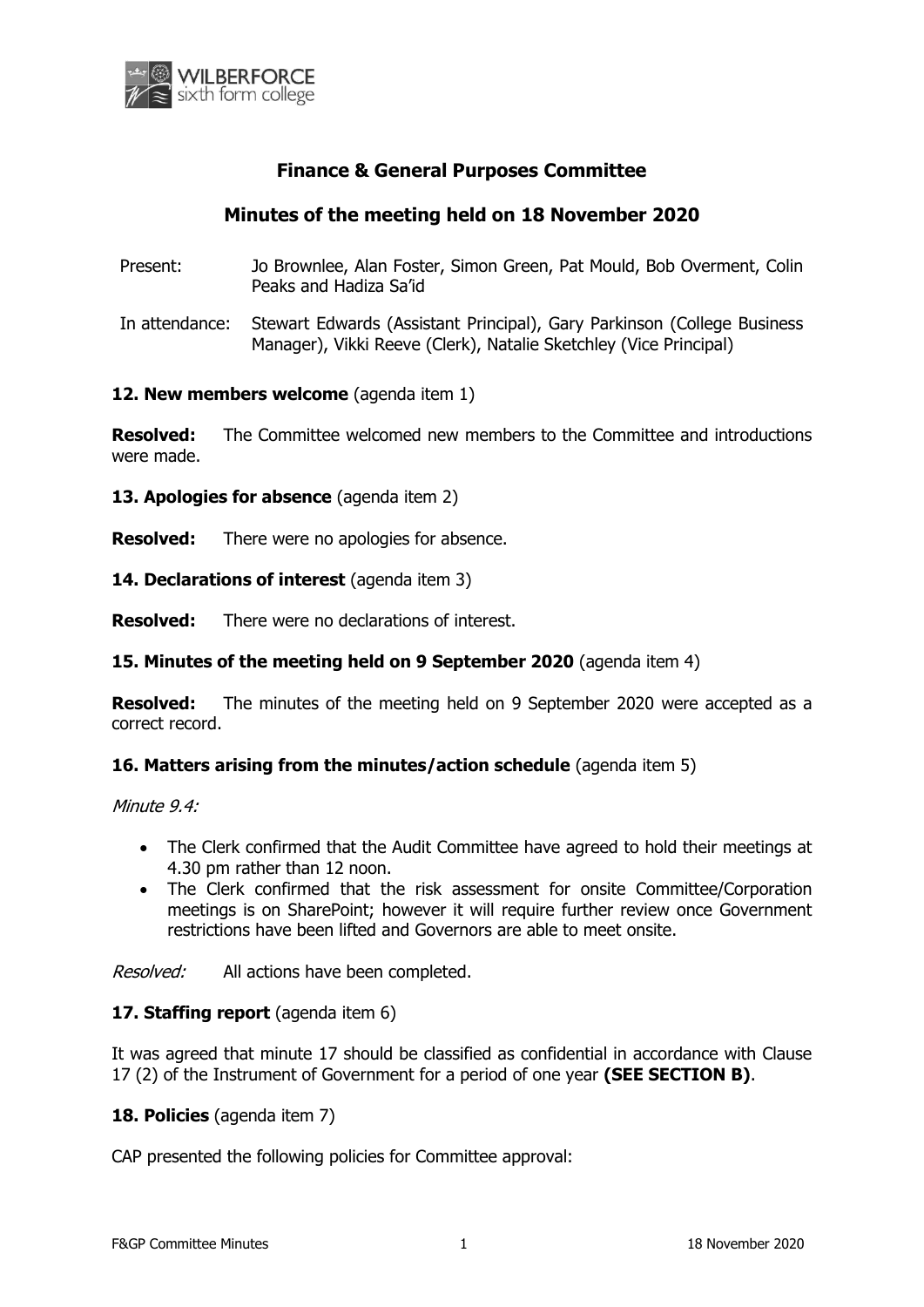- a. Sickness Absence Policy & Procedure changed in light of Covid and the increased likelihood of staff having to work from home; it requires staff to continue to report sickness to the College.
- b. Recruitment and Selection Policy and Procedure no changes.

*Resolved:* The aforementioned policies were approved.

CAP presented the following policies for review and recommendation to Corporation:

- c. Health and Safety Policy no changes.
- d. Data Breach Policy changes to contact names only.
- e. Data Protection Policy no changes.
- f. Data Retention Policy no changes.

Recommended: The aforementioned policies be approved.

## **19. Minutes of the Financial Management Group (4 Nov 20)** (agenda item 8)

It was agreed that minute 19 should be classified as confidential in accordance with Clause 17 (2) of the Instrument of Government for a period of one year **(SEE SECTION B)**.

## **20. Management accounts for the period ended 30 September 2020** (agenda item 9)

It was agreed that minute 20 should be classified as confidential in accordance with Clause 17 (2) of the Instrument of Government for a period of one year **(SEE SECTION B)**.

### **21. Snapshot accounts for the period ended 31 October 2020** (agenda item 10)

It was agreed that minute 21 should be classified as confidential in accordance with Clause 17 (2) of the Instrument of Government for a period of one year **(SEE SECTION B)**.

### **22. Cumulative budget transfers** (agenda item 11)

Resolved: GJP confirmed that there were no cumulative budget transfers.

## **23. Draft Members Report and Financial Statements for the year ended 31 July 2020** (agenda item 12)

It was agreed that minute 23 should be classified as confidential in accordance with Clause 17 (2) of the Instrument of Government for a period of one year **(SEE SECTION B)**.

### **24. Final Audit Findings for the year ended 31 July 2020** (agenda item 13)

It was agreed that minute 24 should be classified as confidential in accordance with Clause 17 (2) of the Instrument of Government for a period of one year **(SEE SECTION B)**.

### **25. 2020-2023 financial plan** (agenda item 14)

It was agreed that minute 24 should be classified as confidential in accordance with Clause 17 (2) of the Instrument of Government for a period of one year **(SEE SECTION B)**.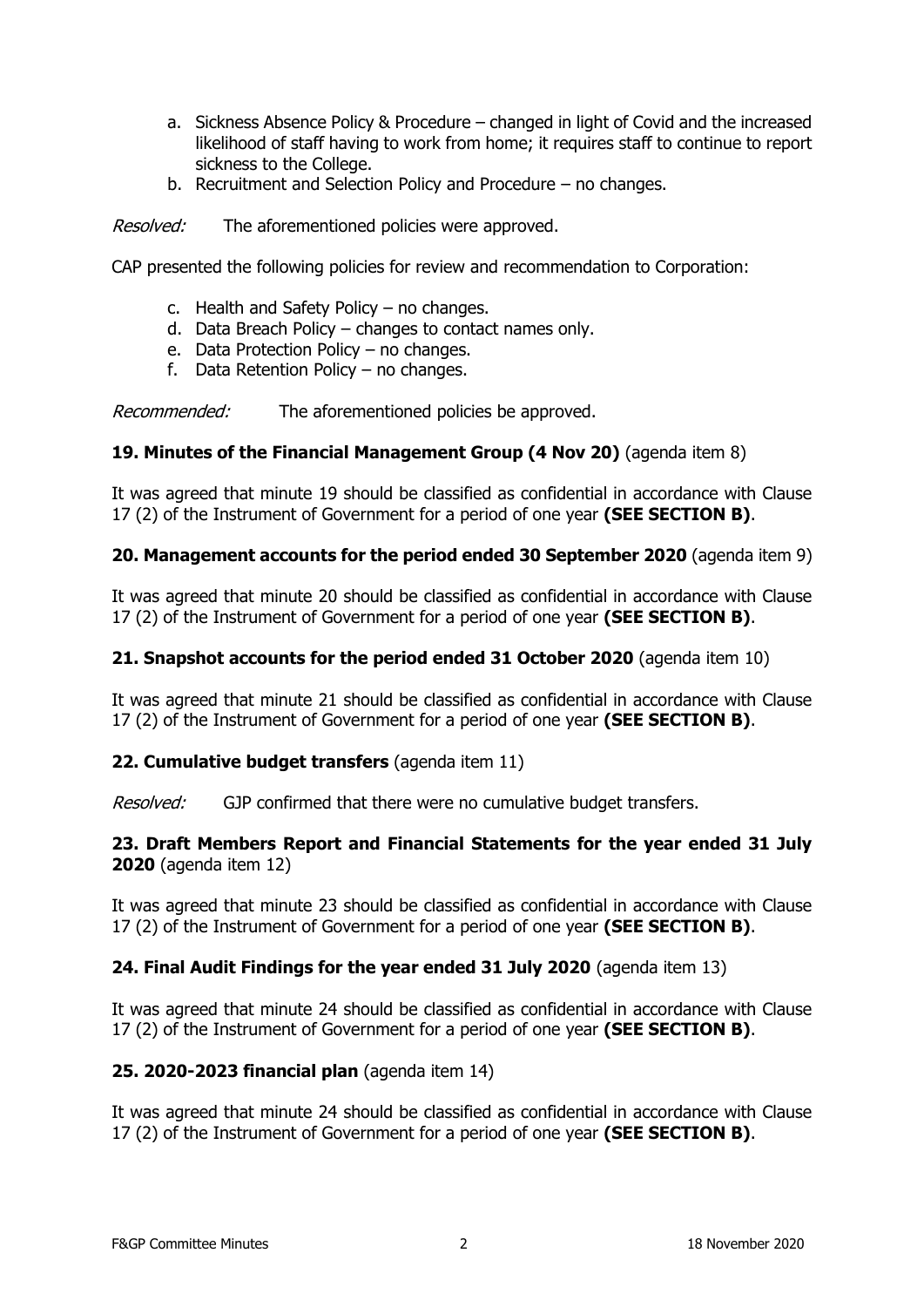# **26. Property and capital investment** (agenda item 15)

It was agreed that minute 24 should be classified as confidential in accordance with Clause 17 (2) of the Instrument of Government for a period of one year **(SEE SECTION B)**.

# **27. Student Council accounts** (agenda item 16)

GJP presented the Student Council accounts for 2019/20. He noted that the biggest spend is on NUS membership, but the current Student Union have agreed that this does not benefit them and will not purchase this going forward.

Recommended: The Student Council accounts for 2019/20 be approved.

## **28. Strategic financial targets 2020/21** (agenda item 17)

GJP presented the strategic financial targets for 2020/21, noting that no changes are recommended.

Recommended: The strategic financial targets for 2020/21 be approved.

## **29. Financial regulations and procedures annual review** (agenda item 18)

GJP presented the financial regulations and procedures annual review, noting the suggested amendments (as identified in the document by tracked changes):

- References to Norvic have been removed due to the College no longer holding the budget.
- Changes to the Committee terms of reference to include review of policies in line with Eversheds' guidance.

Recommended: The financial regulations and procedures annual review be approved.

# **30. Any other business** (agenda item 19)

### 3.1 Microsoft Teams

Resolved: Governors referred to previous discussions on moving Committee/Corporation meetings to Teams and asked if any progress had been made on this. The Clerk noted that it had been agreed to provide Governors with some training at the next Corporation meeting and make the move to Teams from January.

### **31. Confidential items** (agenda item 20)

**Resolved:** It was agreed that minutes 17, 19, 20, 21, 23, 24, 25 and 26 should be classified as confidential in accordance with Clause 17 (2) of the Instrument of Government and associated reports are therefore not available for circulation to the public, college staff or students (excluding senior post holders).

### **32**. **Date and time of next meeting** (agenda item 21)

Resolved: The next Finance & General Purposes Committee meeting will take place on 10 March 2021.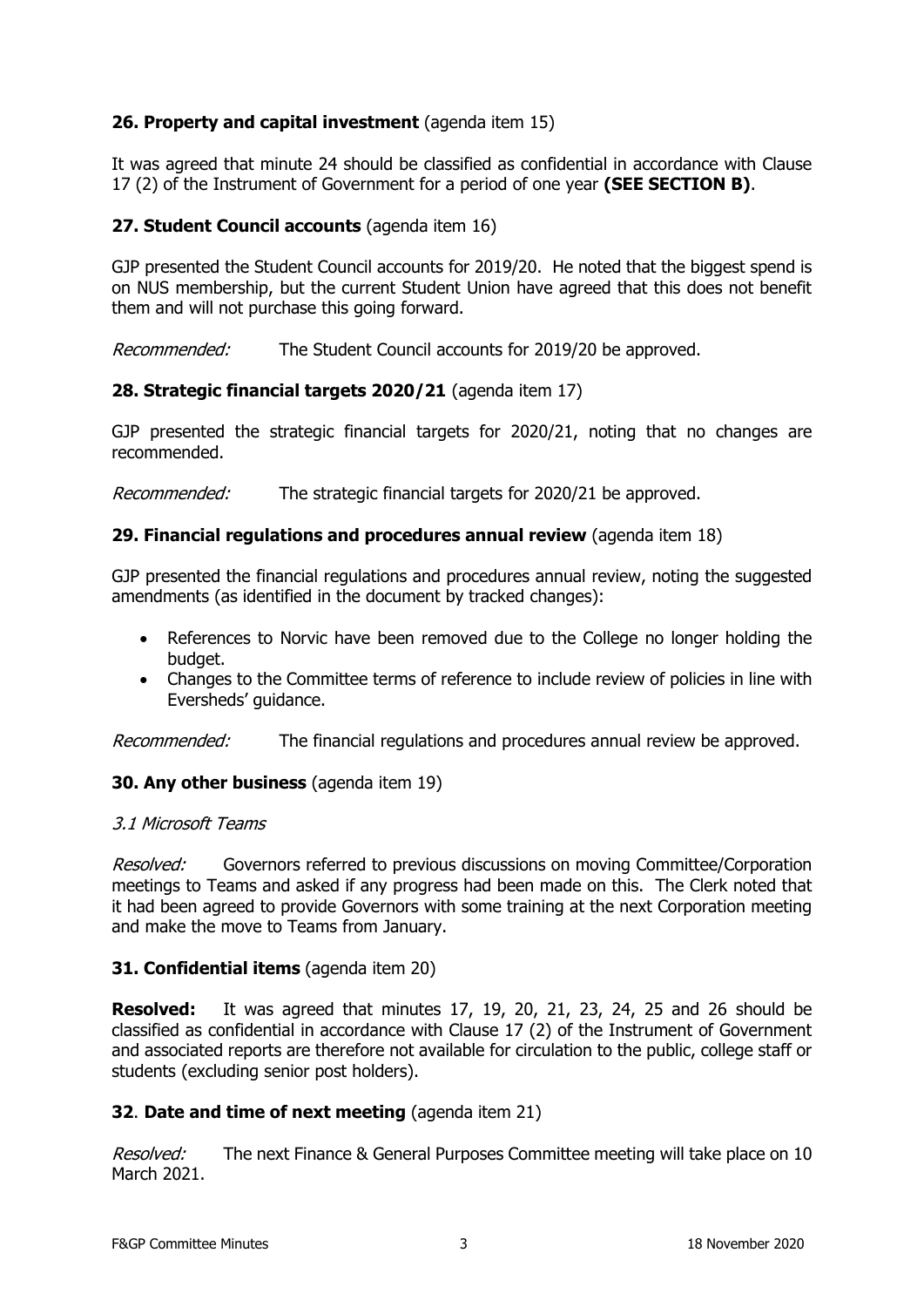# **Action schedule**

| Minute<br>no | <b>Title</b>                                                           | <b>Action by</b> | <b>Action</b>                                                                      |
|--------------|------------------------------------------------------------------------|------------------|------------------------------------------------------------------------------------|
| 20.          | Management accounts for the   GJP<br>period ended 30 September<br>2020 |                  | Upload the balance sheet to the<br>Governor section of SharePoint.                 |
| 21.          | Snapshot accounts for the GJP<br>period ended 31 October 2020          |                  | Upload snapshot accounts for the<br>period ended 31 October 2020 to<br>SharePoint. |